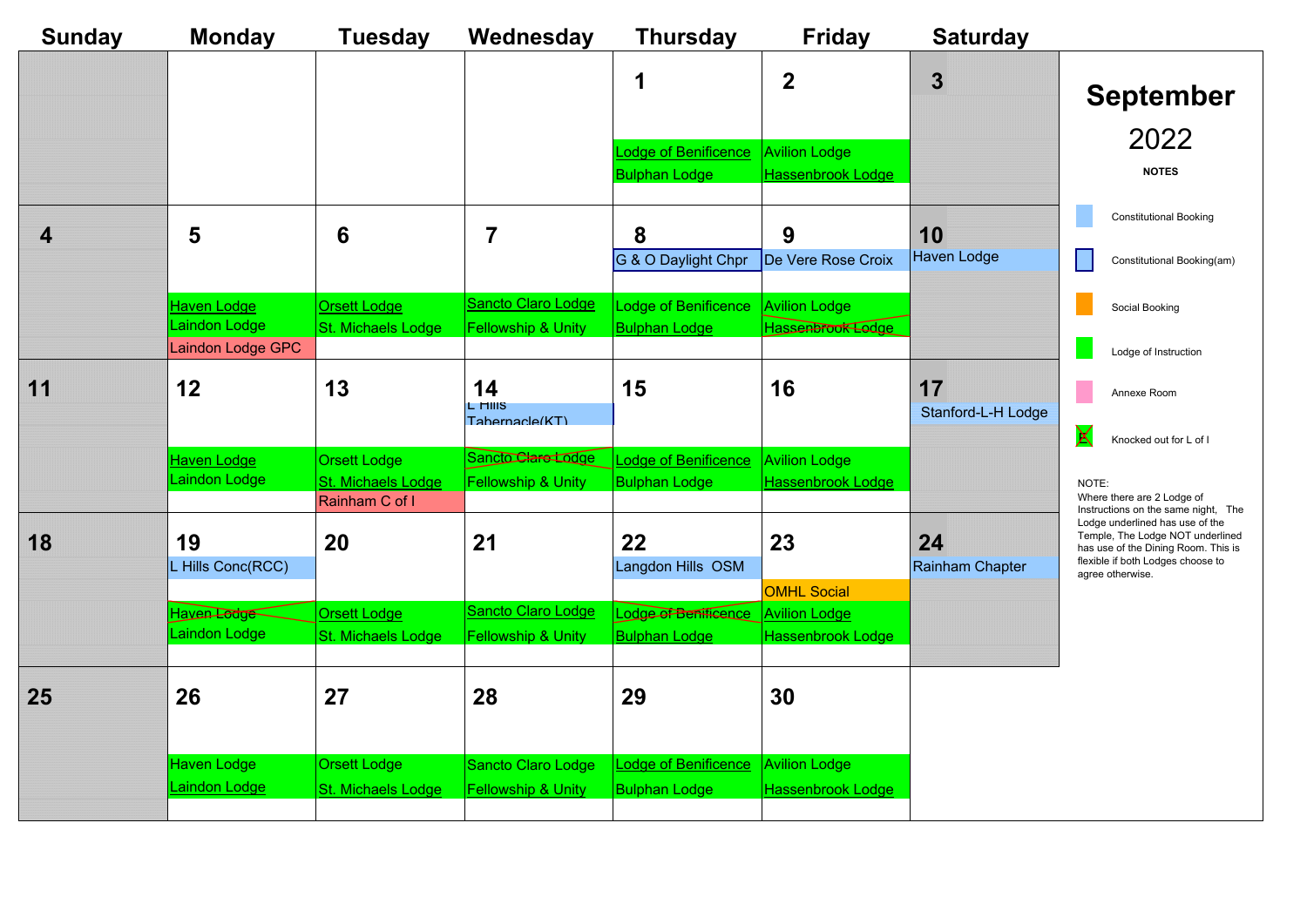| <b>Sunday</b> | <b>Monday</b>                       | <b>Tuesday</b>                            | Wednesday                                           | <b>Thursday</b>                                            | <b>Friday</b>                             | <b>Saturday</b>                                           |
|---------------|-------------------------------------|-------------------------------------------|-----------------------------------------------------|------------------------------------------------------------|-------------------------------------------|-----------------------------------------------------------|
|               |                                     |                                           |                                                     |                                                            |                                           |                                                           |
|               |                                     |                                           |                                                     |                                                            |                                           | St. Michaels Lodge                                        |
|               |                                     |                                           |                                                     |                                                            |                                           |                                                           |
|               | 3                                   | 4                                         | 5                                                   | 6                                                          |                                           | 8                                                         |
|               |                                     | <b>Laindon Lodge</b>                      | <b>Orsett Lodge</b>                                 | <b>Thameside Mark</b>                                      | Bear & Ragged Staff                       | <b>Avillon Lodge</b>                                      |
|               | <b>Haven Lodge</b><br>Laindon Lodge | St. Michaels Lodge                        | Sancto Clare Lodge                                  | Lodge of Benificance                                       | <b>Avilion Lodge</b>                      |                                                           |
|               |                                     | <b>Orsett Lodge</b>                       | <b>Fellowship &amp; Unity</b><br><b>Haven GPC</b>   | <b>Bulphan Lodge</b>                                       | Hassenbrook Lodge                         |                                                           |
| 9             | 10                                  | 11                                        | 12                                                  | 13                                                         | 14                                        | 15                                                        |
|               | Langdon-Hills Prec                  |                                           |                                                     | <b>Bulphan Lodge</b>                                       |                                           | <b>Hassenbrook Lodge</b><br>$\bm{\mathsf{X}}$             |
|               | <b>Haven Lodge</b><br>Laindon tedge | St. Michaels Lodge<br><b>Orsett Lodge</b> | Sancto Claro Lodge<br><b>Fellowship &amp; Unity</b> | Lodge of Benificence<br>Bulpha <del>n Lodge</del>          | <b>Avilion Lodge</b><br>Hassenbrook Lodge | <b>NOTE</b>                                               |
|               | Laindon Lodge GPC                   | Rainham C of I                            |                                                     |                                                            |                                           | Where<br>Instruc<br>Lodge                                 |
| 16            | 17                                  | 18<br>Lodge of F & Unity                  | 19                                                  | <b>20</b><br>Lodge of Benificence                          | 21                                        | 22<br>Templ<br>has us<br>Stanford-L-H Chapter<br>flexible |
|               | <b>Haven Lodge</b>                  | St. Michaels Lodge                        | Sancto Claro Lodge                                  | Lodge of Benificance Avilion Lodge                         |                                           | agree                                                     |
|               | Laindon Lodge                       | Orsett Lodge                              | <b>Fellowship &amp; Unity</b>                       | <b>Bulphan Lodge</b>                                       | <b>Hassenbrook Lodge</b>                  |                                                           |
| 23            | 24                                  | 25                                        | 26                                                  | 27                                                         | 28                                        | 29                                                        |
|               |                                     |                                           |                                                     | Sancto Claro Lodge                                         |                                           | Laindon Lodge social                                      |
|               | <b>Haven Lodge</b><br>Laindon Lodge | St. Michaels Lodge<br><b>Orsett Lodge</b> | Sancto Claro Lodge<br><b>Fellowship &amp; Unity</b> | Lodge of Benificance Avilion Lodge<br><b>Bulphan Lodge</b> | <b>Hassenbrook Lodge</b>                  |                                                           |
|               |                                     |                                           |                                                     |                                                            |                                           |                                                           |
| 30            | 31                                  |                                           |                                                     |                                                            |                                           |                                                           |
|               |                                     |                                           |                                                     |                                                            |                                           |                                                           |
|               | <b>Haven Lodge</b><br>Laindon Lodge |                                           |                                                     |                                                            |                                           |                                                           |
|               |                                     |                                           |                                                     |                                                            |                                           |                                                           |

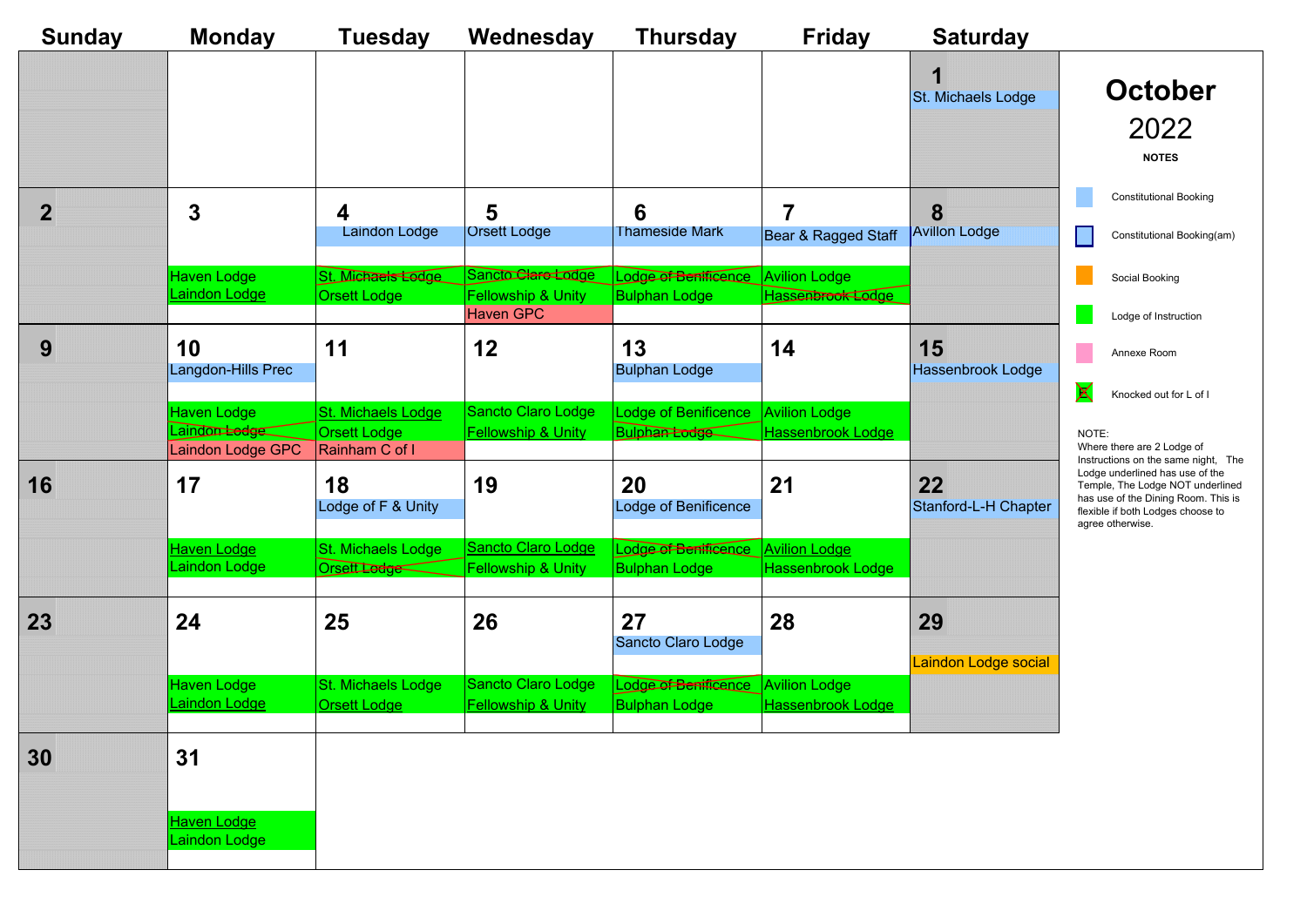| <sup>.</sup> day   |                                                                                                                                                                                                                                                   |
|--------------------|---------------------------------------------------------------------------------------------------------------------------------------------------------------------------------------------------------------------------------------------------|
| odge               | November<br>2022<br><b>NOTES</b>                                                                                                                                                                                                                  |
|                    | <b>Constitutional Booking</b>                                                                                                                                                                                                                     |
| jе<br><b>W RCC</b> | Constitutional Booking(am)                                                                                                                                                                                                                        |
|                    | Social Booking                                                                                                                                                                                                                                    |
|                    | Lodge of Instruction                                                                                                                                                                                                                              |
| H Lodge            | Annexe Room                                                                                                                                                                                                                                       |
|                    | Knocked out for L of I                                                                                                                                                                                                                            |
| gе                 | NOTE:<br>Where there are 2 Lodge of<br>Instructions on the same night, The<br>Lodge underlined has use of the<br>Temple, The Lodge NOT underlined<br>has use of the Dining Room. This is<br>flexible if both Lodges choose to<br>agree otherwise. |

| <b>Sunday</b>         | <b>Monday</b>                              | <b>Tuesday</b>            | Wednesday                     | <b>Thursday</b>      | <b>Friday</b>            | <b>Saturday</b>      |
|-----------------------|--------------------------------------------|---------------------------|-------------------------------|----------------------|--------------------------|----------------------|
|                       |                                            |                           | $\mathbf 2$                   | $\boldsymbol{3}$     | $\overline{\mathbf{4}}$  | 5                    |
|                       |                                            |                           |                               |                      |                          | <b>Rainham Lodge</b> |
|                       |                                            |                           |                               |                      |                          |                      |
|                       |                                            | <b>Orsett Lodge</b>       | <b>Sancto Claro Lodge</b>     | Lodge of Benificence | <b>Avilion Lodge</b>     |                      |
|                       |                                            | <b>St. Michaels Lodge</b> | <u>Fellowship &amp; Unity</u> | <b>Bulphan Lodge</b> | <b>Hassenbrook Lodge</b> |                      |
|                       |                                            |                           |                               |                      |                          |                      |
| 6                     |                                            | 8                         | 9                             | 10                   | 11                       | 12                   |
|                       |                                            |                           |                               | <b>Bulphan Lodge</b> | Stwds Mk Lodge 1628      | <b>Haven Lodge</b>   |
|                       |                                            |                           |                               |                      |                          | St.Peter OTW RCC     |
| <b>Mayflower Mark</b> | <b>Haven Lodge</b>                         | <b>Orsett Lodge</b>       | Sancto Claro Lodge            | Lodge of Benificence | Avilion Lodge            |                      |
|                       | Laindon Lodge                              | <b>St. Michaels Lodge</b> | <b>Fellowship &amp; Unity</b> | <b>Bulphan Lodge</b> | Hassenbrook Lodge        |                      |
|                       |                                            | Rainham C of I            |                               |                      |                          |                      |
| 13                    | 14                                         | 15                        | 16                            | 17                   | 18                       | 19                   |
|                       |                                            |                           | <b>Mayflower Mark</b>         | Lodge of Benificence |                          | Stanford-L-H Lodge   |
|                       |                                            |                           |                               |                      |                          |                      |
| Mayflower Mark        | <b>Haven Lodge</b>                         | <b>Orsett Lodge</b>       | <b>Sancto Claro Lodge</b>     | Lodge of Benificence | <b>Avilion Lodge</b>     |                      |
|                       | <b>Laindon Lodge</b>                       | St. Michaels Lodge        | Fellowship & Unity            | <b>Bulphan Lodge</b> | <b>Hassenbrook Lodge</b> |                      |
|                       |                                            |                           |                               |                      |                          |                      |
|                       |                                            |                           |                               |                      |                          |                      |
| 20                    | $21$                                       | $22 \,$                   | 23                            | 24                   | 25                       | <b>26</b>            |
|                       |                                            |                           | <b>Essex PGO Conclave</b>     |                      |                          | <b>Avillon Lodge</b> |
|                       | <b>Haven Lodge</b>                         | <u>Orsett Lodge</u>       | Sancto Clare Lodge            | Lodge of Benificence | <b>Avilion Lodge</b>     |                      |
|                       | Laindon Lodge                              | <b>St. Michaels Lodge</b> | <b>Fellowship &amp; Unity</b> | <b>Bulphan Lodge</b> | <b>Hassenbrook Lodge</b> |                      |
|                       |                                            |                           |                               |                      |                          |                      |
|                       |                                            |                           |                               |                      |                          |                      |
| 27                    | 28                                         | 29                        | 30                            |                      |                          |                      |
|                       |                                            |                           |                               |                      |                          |                      |
|                       |                                            | <b>Orsett Lodge</b>       |                               |                      |                          |                      |
|                       | <b>Haven Lodge</b><br><b>Laindon Lodge</b> |                           | Sancto Claro Lodge            |                      |                          |                      |
|                       |                                            | <b>St. Michaels Lodge</b> | <b>Fellowship &amp; Unity</b> |                      |                          |                      |
|                       |                                            |                           |                               |                      |                          |                      |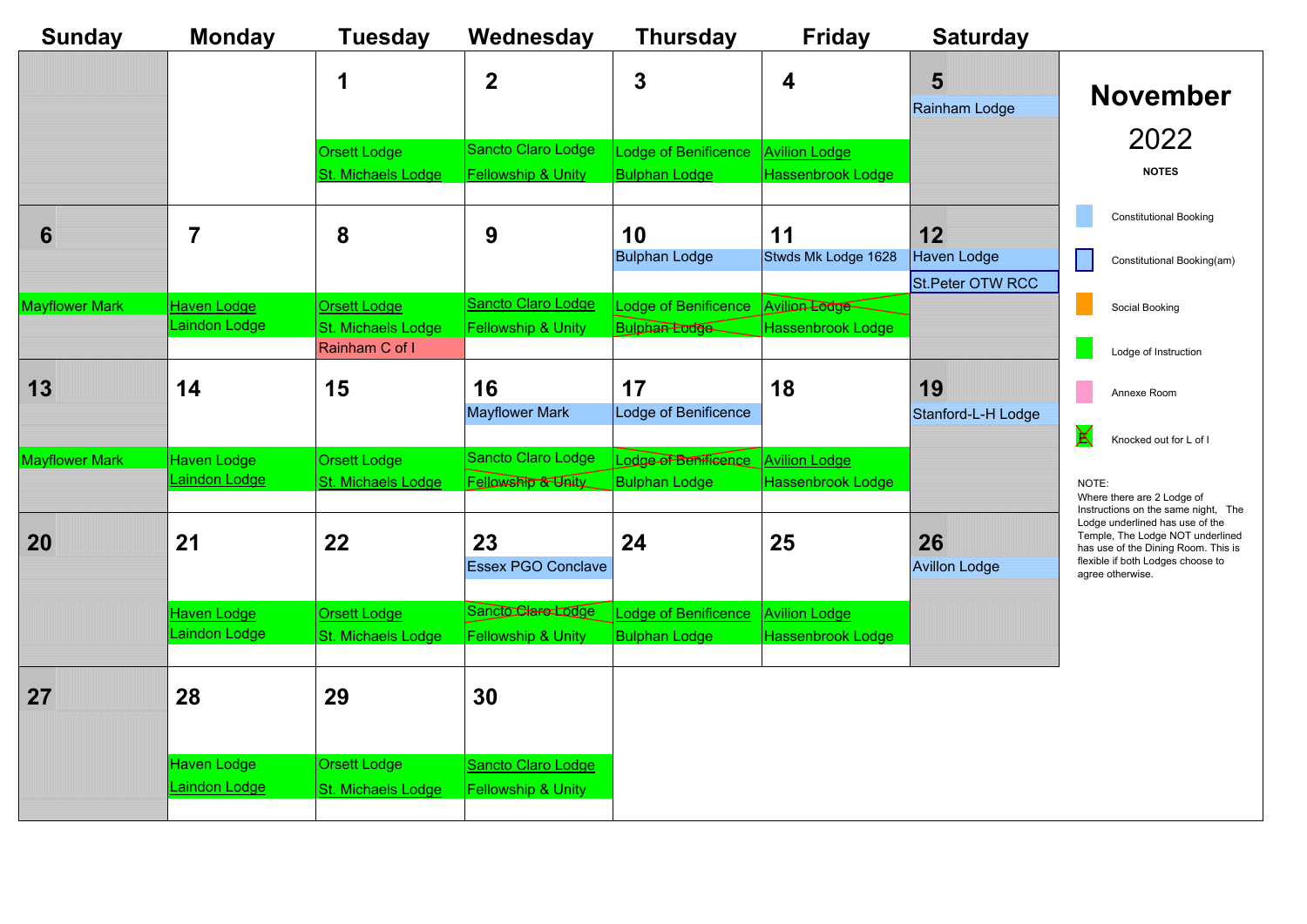| <b>Sunday</b>          | <b>Monday</b>                       | <b>Tuesday</b>                            | Wednesday                                                                      | <b>Thursday</b>                              | <b>Friday</b>                                    | <b>Saturday</b>                 |                                                                                                                                                                     |
|------------------------|-------------------------------------|-------------------------------------------|--------------------------------------------------------------------------------|----------------------------------------------|--------------------------------------------------|---------------------------------|---------------------------------------------------------------------------------------------------------------------------------------------------------------------|
|                        |                                     |                                           |                                                                                | Sancto Claro Lodge                           | $\mathbf 2$                                      | 3<br><b>St. Michaels Lodge</b>  | <b>December</b>                                                                                                                                                     |
|                        |                                     |                                           |                                                                                |                                              |                                                  |                                 | 2022                                                                                                                                                                |
|                        |                                     |                                           |                                                                                | Lodge of Benificence                         | <b>Avilion Lodge</b>                             |                                 | <b>NOTES</b>                                                                                                                                                        |
|                        |                                     |                                           |                                                                                | <b>Bulphan Lodge</b>                         | <b>Hassenbrook Lodge</b>                         |                                 |                                                                                                                                                                     |
| 4                      | 5                                   | 6                                         |                                                                                | 8                                            | 9                                                | 10                              | <b>Constitutional Booking</b>                                                                                                                                       |
|                        | Langdon-Hills Prec                  | Laindon Lodge                             |                                                                                | <b>Thameside Mark</b>                        |                                                  | Hassenbrook Lodge               | Constitutional Booking(am)                                                                                                                                          |
| <b>Christmas Lunch</b> | Haven Lodge<br>Laindon Lodge        | <b>Orsett Lodge</b><br>St. Michaels Eedge | <b>WI Social</b><br><b>Sancto Claro Lodge</b><br><b>Fellowship &amp; Unity</b> | Lodge of Benificance<br><b>Bulphan Lodge</b> | <b>Avilion Lodge</b><br><b>Hassenbrook Lodge</b> |                                 | Social Booking                                                                                                                                                      |
|                        |                                     |                                           | <b>Haven GPC</b>                                                               |                                              |                                                  |                                 | Lodge of Instruction                                                                                                                                                |
| 11                     | $12$<br><b>Orsett Lodge</b>         | 13                                        | 14<br>Langdon Hills Chapter                                                    | 15                                           | 16                                               | 17<br><b>Rainham Mark Lodge</b> | Annexe Room                                                                                                                                                         |
| <b>Christmas Lunch</b> |                                     |                                           |                                                                                |                                              |                                                  |                                 | $\bm{\mathsf{X}}$<br>Knocked out for L of I                                                                                                                         |
|                        | <b>Haven Lodge</b><br>Laindon Ledge | <b>Orsett Lodge</b>                       | Sancto Clare Lodge                                                             | <b>Lodge of Benificence</b>                  | <b>Avilion Lodge</b>                             |                                 |                                                                                                                                                                     |
|                        |                                     | St. Michaels Lodge<br>Rainham C of I      | <b>Fellowship &amp; Unity</b>                                                  | <b>Bulphan Lodge</b>                         | <b>Hassenbrook Lodge</b>                         |                                 | NOTE:<br>Where there are 2 Lodge of<br>Instructions on the same night, The                                                                                          |
| 18                     | 19                                  | 20<br>Lodge of F & Unity                  | 21                                                                             | 22                                           | 23                                               | 24                              | Lodge underlined has use of the<br>Temple, The Lodge NOT underlined<br>has use of the Dining Room. This is<br>flexible if both Lodges choose to<br>agree otherwise. |
| <b>Christmas Lunch</b> |                                     |                                           |                                                                                |                                              |                                                  |                                 |                                                                                                                                                                     |
|                        | <u> Haven Lodge</u>                 | Orsett Lodge                              | <b>Sancto Claro Lodge</b>                                                      | Lodge of Benificence                         | <b>Avilion Lodge</b>                             |                                 |                                                                                                                                                                     |
|                        | Laindon Lodge<br>Laindon Lodge GPC  | St. Michaels Lodge                        | <b>Fellowship &amp; Unity</b>                                                  | <b>Bulphan Lodge</b>                         | <b>Hassenbrook Lodge</b>                         |                                 |                                                                                                                                                                     |
| <b>25</b>              | <b>26</b>                           | 27                                        | 28                                                                             | 29                                           | 30                                               | 31                              |                                                                                                                                                                     |
|                        |                                     |                                           |                                                                                |                                              |                                                  |                                 |                                                                                                                                                                     |

| rday      |                                                                                                                                                                                                                                                      |
|-----------|------------------------------------------------------------------------------------------------------------------------------------------------------------------------------------------------------------------------------------------------------|
| s Lodge   | December<br>2022<br><b>NOTES</b>                                                                                                                                                                                                                     |
| ok Lodge  | <b>Constitutional Booking</b><br>Constitutional Booking(am)                                                                                                                                                                                          |
|           | Social Booking                                                                                                                                                                                                                                       |
| ark Lodge | Lodge of Instruction<br>Annexe Room                                                                                                                                                                                                                  |
|           | Knocked out for L of I                                                                                                                                                                                                                               |
|           | NOTE:<br>Where there are 2 Lodge of<br>Instructions on the same night,<br>The<br>Lodge underlined has use of the<br>Temple, The Lodge NOT underlined<br>has use of the Dining Room. This is<br>flexible if both Lodges choose to<br>agree otherwise. |
|           |                                                                                                                                                                                                                                                      |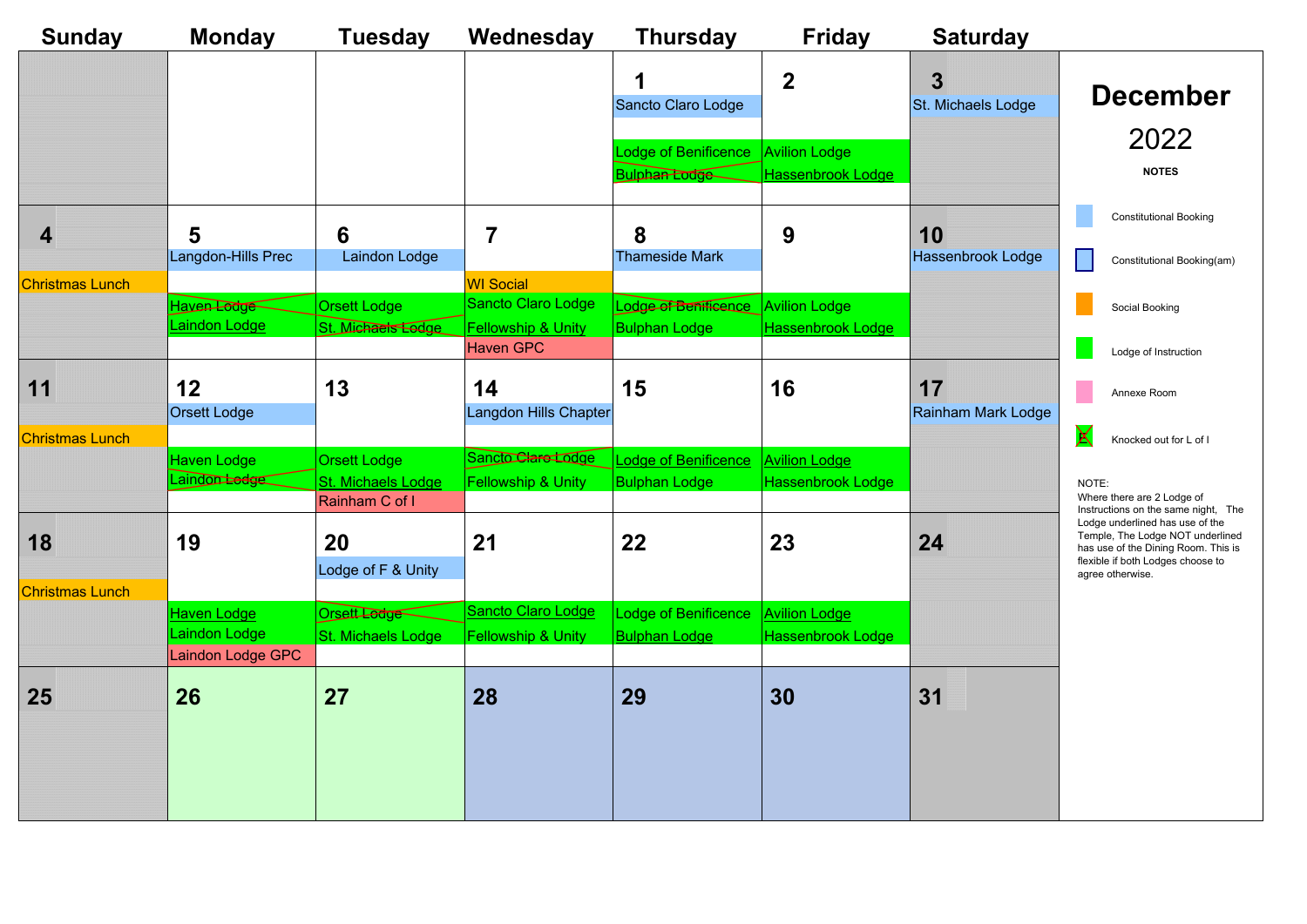

| <b>Sunday</b>         | <b>Monday</b>                           | <b>Tuesday</b>                                                     | Wednesday                                                  | <b>Thursday</b>                                         | <b>Friday</b>                                    | <b>Saturday</b>                                                               |
|-----------------------|-----------------------------------------|--------------------------------------------------------------------|------------------------------------------------------------|---------------------------------------------------------|--------------------------------------------------|-------------------------------------------------------------------------------|
|                       | 2                                       | 3                                                                  | 4                                                          | 5                                                       | $6\phantom{1}6$                                  | 7<br>Stanford-L-H Lodge                                                       |
|                       |                                         | <b>Orsett Lodge</b><br><b>St. Michaels Lodge</b>                   | Sancto Claro Lodge<br><b>Fellowship &amp; Unity</b>        | <b>Lodge of Benificence</b><br><b>Bulphan Lodge</b>     | <b>Avilion Lodge</b><br><b>Hassenbrook Lodge</b> |                                                                               |
| 8                     | 9                                       | 10                                                                 | 11<br>Hills Coun (ORSM)                                    | $12$<br><b>Bulphan Lodge</b>                            | 13                                               | 14<br><b>Haven Lodge</b>                                                      |
|                       | <b>Haven Lodge</b><br>Laindon Lodge     | <b>Orsett Lodge</b><br><b>St. Michaels Lodge</b><br>Rainham C of I | <b>Sancto Claro Lodge</b><br>Fellowship & Linity           | Lodge of Benificence<br>Bulphantedge                    | <b>Avilion Lodge</b><br><b>Hassenbrook Lodge</b> |                                                                               |
| 15                    | 16                                      | 17                                                                 | 18                                                         | 19<br>G & O Daylight Chpr                               | <b>20</b>                                        | 21<br><b>Rainham Lodge</b>                                                    |
|                       | <b>Haven Lodge</b><br>Laindon Lodge     | <b>Orsett Lodge</b><br>St. Michaels Lodge                          | <b>Sancto Claro Lodge</b><br><b>Fellowship &amp; Unity</b> | Lodge of Benificence<br><b>Bulphan Lodge</b>            | <b>Avilion Lodge</b><br><b>Hassenbrook Lodge</b> | $\bm{\mathsf{X}}$<br><b>NOTE</b><br>Where<br>Instruc                          |
| $\overline{22}$       | 23<br>L Hills Conc(RCC)                 | 24                                                                 | 25                                                         | 26<br>Langdon Hills OSM                                 | 27                                               | Lodge<br>Templ<br>28<br>has us<br>flexible<br><b>Rainham Chapter</b><br>agree |
| Mayflower Mark        | Haven <del>Lodge</del><br>Laindon Lodge | <b>Orsett Lodge</b><br><b>St. Michaels Lodge</b>                   | <b>Sancto Claro Lodge</b><br><b>Fellowship &amp; Unity</b> | <b>Lodge of Benificence</b><br>Bulphan <del>Lodge</del> | <b>Avilion Lodge</b><br>Hassenbrook Lodge        |                                                                               |
| 29                    | 30                                      | 31                                                                 |                                                            |                                                         |                                                  |                                                                               |
| <b>Mayflower Mark</b> | <b>Haven Lodge</b><br>Laindon Lodge     | Orsett Lodge<br>St. Michaels Lodge                                 |                                                            |                                                         |                                                  |                                                                               |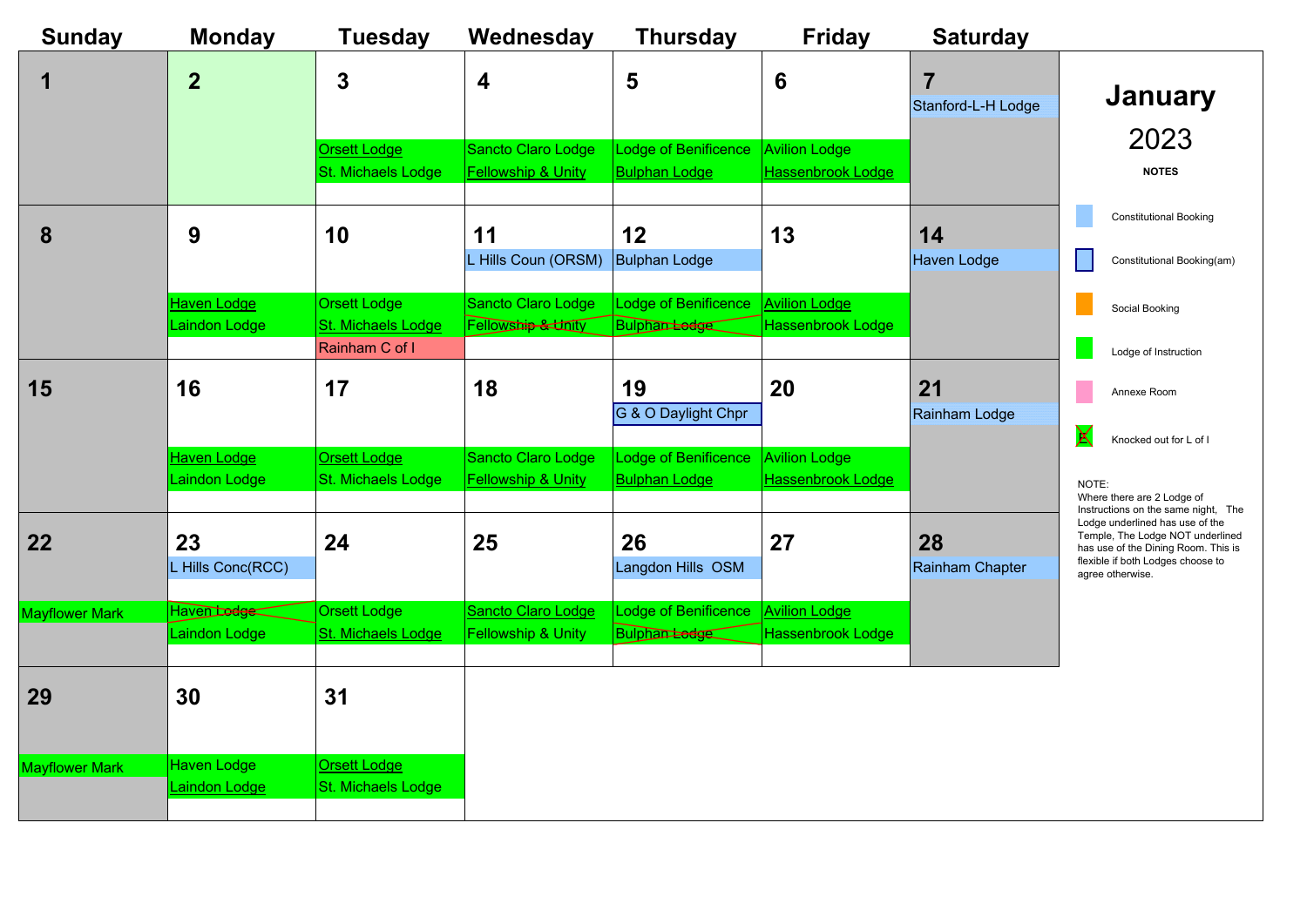| <b>Sunday</b> | <b>Monday</b>                       | <b>Tuesday</b>                             | Wednesday                                                  | <b>Thursday</b>                                  | <b>Friday</b>                             | <b>Saturday</b>            |                            |
|---------------|-------------------------------------|--------------------------------------------|------------------------------------------------------------|--------------------------------------------------|-------------------------------------------|----------------------------|----------------------------|
|               |                                     |                                            |                                                            |                                                  | 3                                         |                            |                            |
|               |                                     |                                            |                                                            | <b>Mayflower Mark</b>                            | <b>Trinovantes Cons'y</b>                 | St. Michaels Lodge         |                            |
|               |                                     |                                            | <b>Sancto Claro Lodge</b><br><b>Fellowship &amp; Unity</b> | Lodge of Benificence<br>Bulphan <del>Lodge</del> | <b>Avilion Lodge</b><br>Hassenbrook Lodge |                            |                            |
|               |                                     |                                            |                                                            |                                                  |                                           |                            | $\overline{\mathcal{L}}$   |
| 5             | 6                                   | Laindon Lodge                              | 8<br>Hills Tabernacle(KT)                                  | 9                                                | 10<br>De Vere Rose Croix                  | 11<br>Stanford-L-H Chapter | $\Box$ (                   |
|               | <b>Haven Lodge</b>                  | <b>Orsett Lodge</b>                        | Sancto Claro Lodge                                         | Lodge of Benificence                             | Avilion Lodge                             |                            | $\vert$ s                  |
|               | Laindon Lodge                       | St. Michaels Lodge                         | <b>Fellowship &amp; Unity</b><br><b>Haven GPC</b>          | <b>Bulphan Lodge</b>                             | <b>Hassenbrook Lodge</b>                  |                            |                            |
| 12            | 13<br><b>Orsett Lodge</b>           | 14                                         | 15                                                         | 16<br>Lodge of Benificence                       | 17                                        | 18<br>Hassenbrook Lodge    | $\vert$ /                  |
|               | Haven Lodge                         | <b>Orsett Lodge</b>                        | <b>Sancto Claro Lodge</b>                                  | Lodge of Benificence                             | <b>Avilion Lodge</b>                      |                            | $\mathsf{X}$ +             |
|               | Laindon Ledge                       | St. Michaels Lodge                         | <b>Fellowship &amp; Unity</b>                              | <b>Bulphan Lodge</b>                             | <b>Hassenbrook Lodge</b>                  |                            | <b>NOTE</b>                |
|               | Laindon Lodge GPC                   | Rainham C of I                             |                                                            |                                                  |                                           |                            | Where<br>Instruc<br>The Lo |
| 19            | 20                                  | 21                                         | 22                                                         | 23                                               | 24                                        | 25                         | the Te<br>underl           |
|               |                                     | Lodge of F & Unity                         |                                                            | Sancto Claro Lodge                               |                                           | Rainham Mark Lodge         | Room.<br>Lodge:            |
|               | Haven Lodge                         | Orsett Ledge                               | <b>Sancto Claro Lodge</b>                                  | Lodge of Benificence                             | <b>Avilion Lodge</b>                      |                            | otherw                     |
|               | <b>Laindon Lodge</b>                | <b>St. Michaels Lodge</b>                  | <b>Fellowship &amp; Unity</b>                              | <b>Bulphan Lodge</b>                             | <b>Hassenbrook Lodge</b>                  |                            |                            |
| 26            | 27                                  | 28                                         |                                                            |                                                  |                                           |                            |                            |
|               |                                     |                                            |                                                            |                                                  |                                           |                            |                            |
|               | <u>Haven Lodge</u><br>Laindon Lodge | <u> Orsett Lodge</u><br>St. Michaels Lodge |                                                            |                                                  |                                           |                            |                            |
|               |                                     |                                            |                                                            |                                                  |                                           |                            |                            |

![](_page_5_Figure_2.jpeg)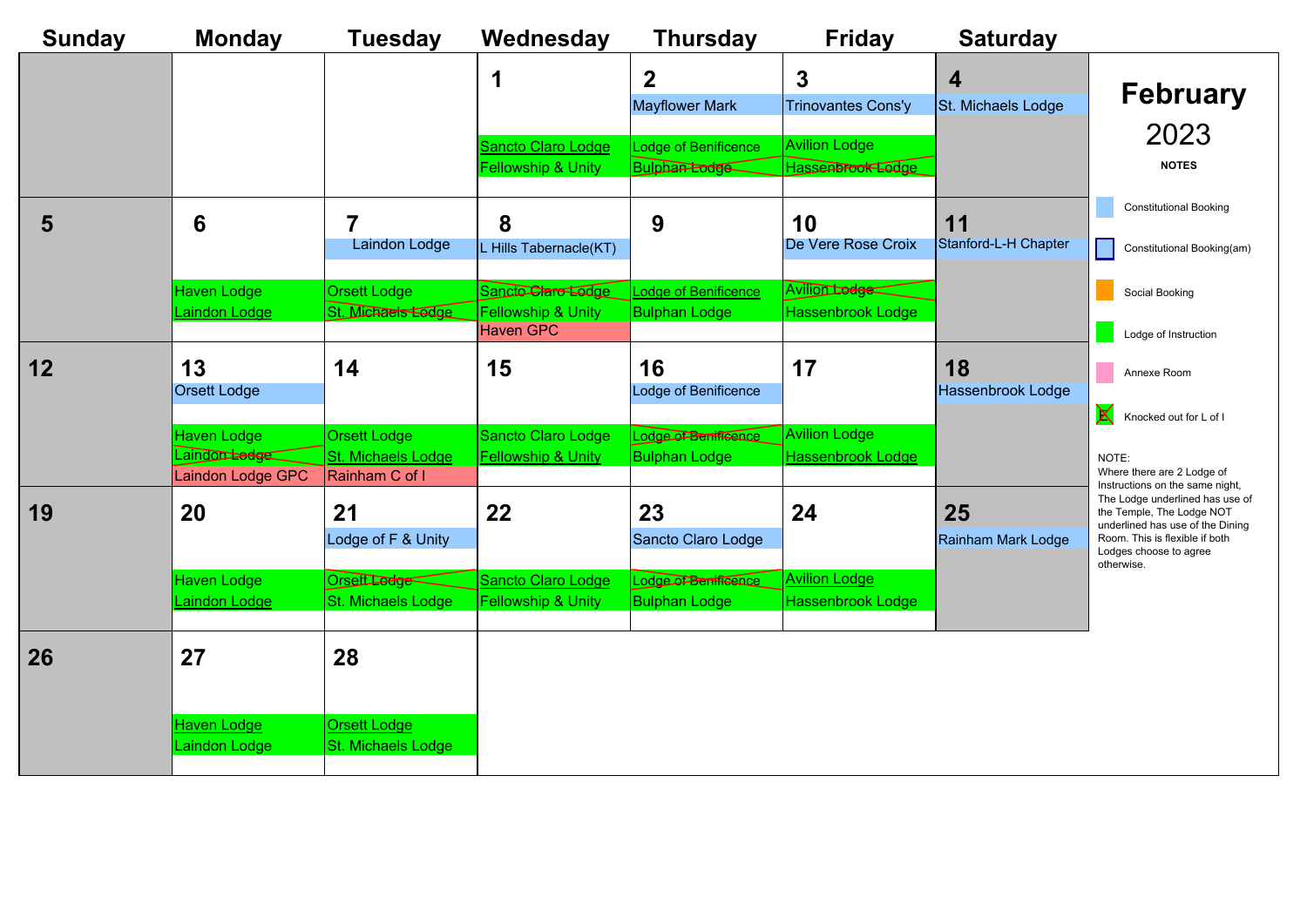| <b>Sunday</b> | <b>Monday</b>                              | <b>Tuesday</b>                                                     | Wednesday                                                  | <b>Thursday</b>                                     | <b>Friday</b>                                    | <b>Saturday</b>                                |                                                                                                                                                                     |
|---------------|--------------------------------------------|--------------------------------------------------------------------|------------------------------------------------------------|-----------------------------------------------------|--------------------------------------------------|------------------------------------------------|---------------------------------------------------------------------------------------------------------------------------------------------------------------------|
|               |                                            |                                                                    |                                                            | $\bf{2}$<br><b>Thameside Mark</b>                   | 3                                                | 4<br><b>Rainham Lodge</b>                      | <b>March</b>                                                                                                                                                        |
|               |                                            |                                                                    | Sancto Claro Lodge<br><b>Fellowship &amp; Unity</b>        | Lodge of Benificence<br><b>Bulphan Lodge</b>        | <b>Avilion Lodge</b><br><b>Hassenbrook Lodge</b> |                                                | 2023<br><b>NOTES</b>                                                                                                                                                |
| 5             | 6                                          | 7                                                                  | 8<br>Langdon Hills Chapter Bulphan Lodge                   | 9                                                   | 10                                               | 11<br><b>Haven Lodge</b>                       | <b>Constitutional Booking</b><br>Constitutional Booking(am)                                                                                                         |
|               | <b>Haven Lodge</b><br>Laindon Lodge        | Orsett Lodge<br><b>St. Michaels Lodge</b>                          | <b>Sancto Claro Lodge</b><br>Fellowship & Unity            | Lodge of Benificence<br><b>Bulphan Lodge</b>        | <b>Avilion Lodge</b><br><b>Hassenbrook Lodge</b> |                                                | Social Booking<br>Lodge of Instruction                                                                                                                              |
| 12            | 13                                         | 14                                                                 | 15                                                         | 16                                                  | 17                                               | 18<br>Stanford-L-H Lodge                       | Annexe Room<br>X<br>Knocked out for L of I                                                                                                                          |
|               | <b>Haven Lodge</b><br>Laindon Lodge        | <b>Orsett Lodge</b><br><b>St. Michaels Lodge</b><br>Rainham C of I | <b>Sancto Claro Lodge</b><br><b>Fellowship &amp; Unity</b> | <b>Lodge of Benificence</b><br><b>Bulphan Lodge</b> | <u>Avilion Lodge</u><br>Hassenbrook Lodge        |                                                | NOTE:<br>Where there are 2 Lodge of<br>Instructions on the same night, The                                                                                          |
| 19            | <b>20</b><br>Langdon-Hills Prec            | 21                                                                 | 22<br>KT Mess 441                                          | 23                                                  | 24                                               | 25<br><b>Avillon Lodge</b><br>St.Peter OTW RCC | Lodge underlined has use of the<br>Temple, The Lodge NOT underlined<br>has use of the Dining Room. This is<br>flexible if both Lodges choose to<br>agree otherwise. |
|               | Haven Lodge<br>Laindon Lodge               | Orsett Lodge<br>St. Michaels Lodge                                 | <b>Sancto Claro Lodge</b><br>Fellowship & Unity            | Lodge of Benificence<br><b>Bulphan Lodge</b>        | <b>Avilion Lodge</b><br>Hassenbrook Lodge        |                                                |                                                                                                                                                                     |
| <b>26</b>     | 27                                         | 28                                                                 | 29                                                         | 30                                                  | 31                                               |                                                |                                                                                                                                                                     |
|               | <b>Haven Lodge</b><br><b>Laindon Lodge</b> | <b>Orsett Lodge</b><br>St. Michaels Lodge                          | <b>Sancto Claro Lodge</b><br><b>Fellowship &amp; Unity</b> | Lodge of Benificence<br><b>Bulphan Lodge</b>        | <b>Avilion Lodge</b><br>Hassenbrook Lodge        |                                                |                                                                                                                                                                     |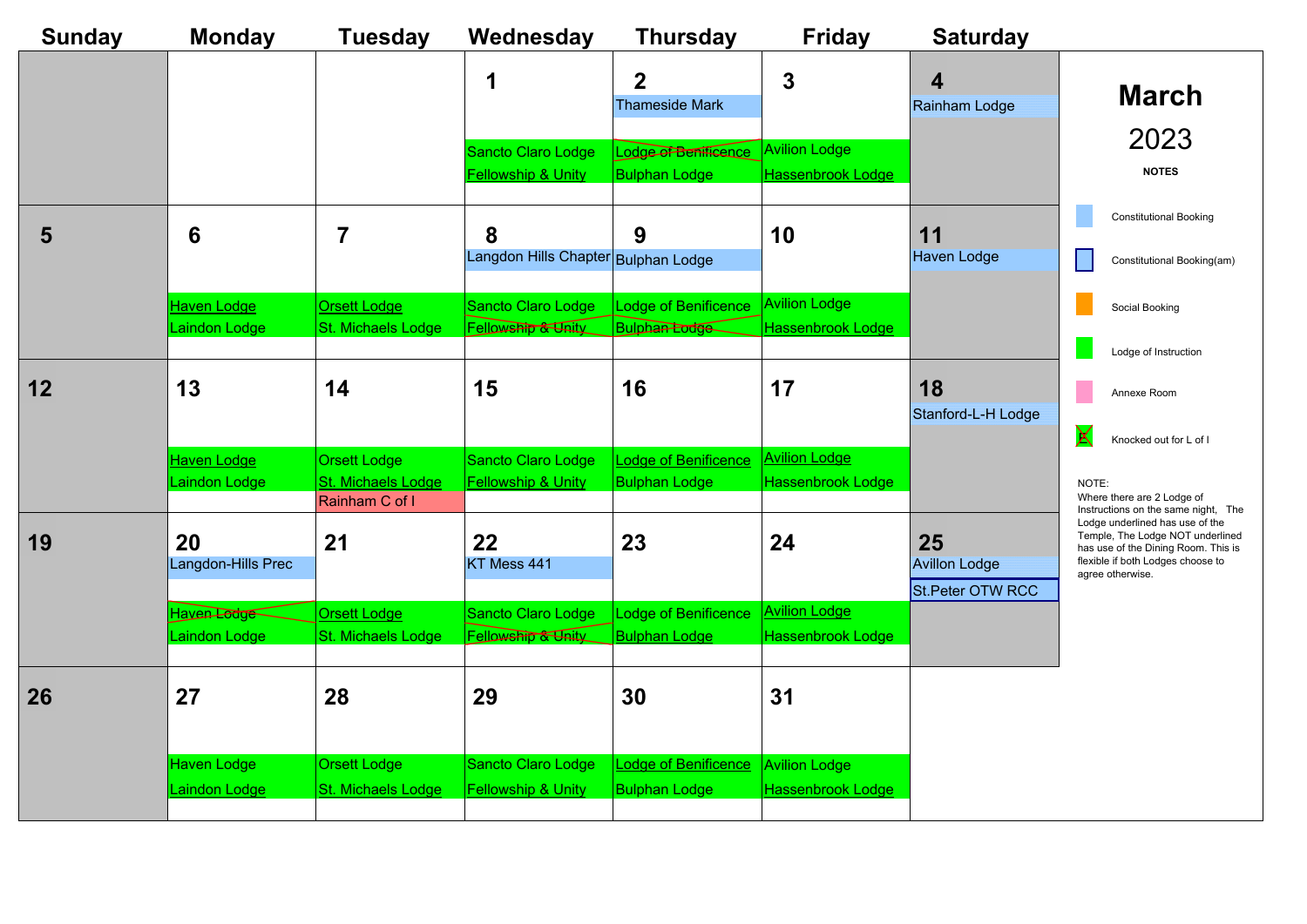| <b>Sunday</b>         | <b>Monday</b>        | <b>Tuesday</b>                            | Wednesday                                           | <b>Thursday</b>                                     | <b>Friday</b>                             | <b>Saturday</b>            |                           |
|-----------------------|----------------------|-------------------------------------------|-----------------------------------------------------|-----------------------------------------------------|-------------------------------------------|----------------------------|---------------------------|
|                       |                      |                                           |                                                     |                                                     |                                           |                            |                           |
|                       |                      |                                           |                                                     |                                                     |                                           | St. Michaels Lodge         |                           |
|                       |                      |                                           |                                                     |                                                     |                                           |                            |                           |
|                       |                      |                                           |                                                     |                                                     |                                           |                            |                           |
|                       |                      |                                           |                                                     |                                                     |                                           |                            |                           |
|                       | 3                    | 4                                         | 5                                                   | 6                                                   |                                           | 8                          |                           |
|                       | <b>Orsett Lodge</b>  | Laindon Lodge                             |                                                     | Lodge of Benificence                                | De Vere Rose Croix                        |                            |                           |
|                       |                      |                                           |                                                     |                                                     |                                           |                            |                           |
|                       | Haven Lodge          | Orsett Ledge                              | <b>Sancto Claro Lodge</b>                           | Lodge of Benificance                                |                                           |                            |                           |
|                       | Laindon Lodge        | St. Michaels Lodge                        | <b>Fellowship &amp; Unity</b>                       | <b>Bulphan Lodge</b>                                |                                           |                            |                           |
|                       |                      |                                           | <b>Haven GPC</b>                                    |                                                     |                                           |                            |                           |
| 9                     | 10                   | 11                                        | 12                                                  | 13                                                  | 14                                        | 15                         |                           |
|                       |                      |                                           | L Hills Coun (ORSM)                                 | G & O Daylight Chpr                                 | <b>KT Prov Bgaurds Ms</b>                 | <b>Hassenbrook Lodge</b>   |                           |
|                       |                      |                                           |                                                     |                                                     |                                           |                            | $\bm{\mathsf{X}}$         |
|                       |                      | <b>Orsett Lodge</b><br>St. Michaels Lodge | Sancto Claro Lodge<br><b>Fellowship &amp; Unity</b> | <b>Lodge of Benificence</b><br><b>Bulphan Lodge</b> | Avilion Lodge<br><b>Hassenbrook Lodge</b> |                            | <b>NOTE</b>               |
|                       |                      | Rainham C of I                            |                                                     |                                                     |                                           |                            | Where                     |
|                       |                      |                                           |                                                     |                                                     |                                           |                            | Instruc<br>Lodge<br>Templ |
| 16                    | 17                   | 18<br>Lodge of F & Unity                  | 19<br>Stwds Mk Lodge 1628                           | <b>20</b>                                           | 21                                        | 22<br>Stanford-L-H Chapter | has us<br>flexible        |
|                       |                      |                                           |                                                     |                                                     |                                           |                            | agree                     |
|                       | <b>Haven Lodge</b>   | <b>Orsett Lodge</b>                       | <b>Sancto Claro Lodge</b>                           | <b>Lodge of Benificence</b>                         | <b>Avilion Lodge</b>                      |                            |                           |
|                       | Laindon Lodge        | St. Michaels Lodge                        | <b>Fellowship &amp; Unity</b>                       | <b>Bulphan Lodge</b>                                | <b>Hassenbrook Lodge</b>                  |                            |                           |
|                       | Laindon Lodge GPC    |                                           |                                                     |                                                     |                                           |                            |                           |
| 23                    | 24                   | 25                                        | 26                                                  | 27                                                  | 28                                        | 29                         |                           |
|                       |                      |                                           |                                                     | Sancto Claro Lodge                                  |                                           |                            |                           |
| Mayflower Mark        | <b>Haven Lodge</b>   |                                           | <b>Sancto Claro Lodge</b>                           | Lodge of Benificance                                | <b>Avilion Lodge</b>                      | <b>OMHL Social</b>         |                           |
|                       | <b>Laindon Lodge</b> | Orsett Ladge<br>St. Michaels Lodge        | <b>Fellowship &amp; Unity</b>                       | <b>Bulphan Lodge</b>                                | <b>Hassenbrook Lodge</b>                  |                            |                           |
|                       |                      |                                           |                                                     |                                                     |                                           |                            |                           |
|                       |                      |                                           |                                                     |                                                     |                                           |                            |                           |
| 30                    |                      |                                           |                                                     |                                                     |                                           |                            |                           |
| <b>Mayflower Mark</b> |                      |                                           |                                                     |                                                     |                                           |                            |                           |

![](_page_7_Figure_1.jpeg)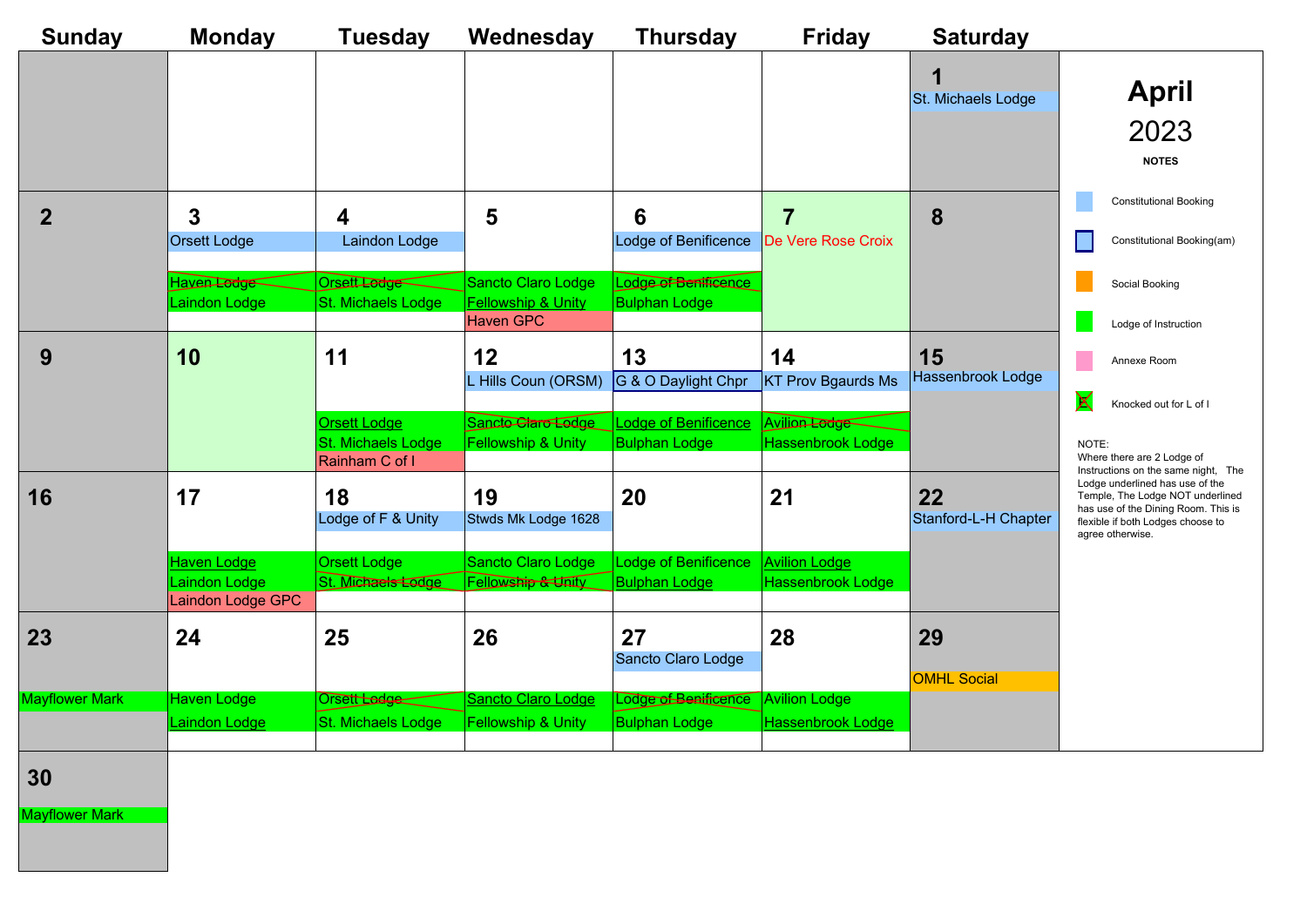![](_page_8_Figure_1.jpeg)

| <b>Sunday</b> | <b>Monday</b>                                            | <b>Tuesday</b>                        | Wednesday                                                  | <b>Thursday</b>                                            | <b>Friday</b>                   | <b>Saturday</b>          |
|---------------|----------------------------------------------------------|---------------------------------------|------------------------------------------------------------|------------------------------------------------------------|---------------------------------|--------------------------|
|               | 1                                                        | 2<br><b>Laindon Lodge</b>             | 3                                                          | 4<br>Langdon Hills OSM                                     | 5<br>Mayflower Mark             | 6                        |
|               |                                                          | <b>Orsett Lodge</b>                   | <b>Sancto Claro Lodge</b><br><b>Fellowship &amp; Unity</b> | Lodge of Benificance<br><b>Bulphan Lodge</b>               | <b>Avilion Lodge</b>            |                          |
|               | 8                                                        | 9                                     | 10                                                         | 11<br><b>Bulphan Lodge</b>                                 | 12                              | 13<br><b>Haven Lodge</b> |
|               | <b>Haven Lodge</b><br>Laindon Lodge<br>Laindon Lodge GPC | <b>Orsett Lodge</b><br>Rainham C of I | <b>Fellowship &amp; Unity</b><br>Sancto Claro Lodge        | <b>Lodge of Benificence</b><br><b>Bulphan Lodge</b>        | <b>Avilion Lodge</b>            |                          |
| 14            | 15                                                       | 16<br>Lodge of F & Unity              | 17                                                         | 18                                                         | 19<br><b>Rainham Mark Lodge</b> | 20<br>Stanford-L-H Lodge |
|               | <b>Haven Lodge</b><br><b>Laindon Lodge</b>               | <b>Orsett Lodge</b>                   | <b>Fellowship &amp; Unity</b><br>Sancto Claro Lodge        | <b>Lodge of Benificence</b><br><b>Bulphan Lodge</b>        | <b>Avilion Lodge</b>            |                          |
| 21            | 22                                                       | 23                                    | 24                                                         | 25<br>Lodge of Benificence                                 | 26                              | 27                       |
|               | <b>Haven Lodge</b><br>Laindon Lodge                      | <b>Orsett Lodge</b>                   | <b>Fellowship &amp; Unity</b><br>Sancto Claro Lodge        | Lodge of Benificance Avilion Lodge<br><b>Bulphan Lodge</b> |                                 |                          |
| 28            | 29                                                       | 30                                    | 31                                                         |                                                            |                                 |                          |
|               |                                                          | <b>Orsett Lodge</b>                   | <b>Fellowship &amp; Unity</b><br><b>Sancto Claro Lodge</b> |                                                            |                                 |                          |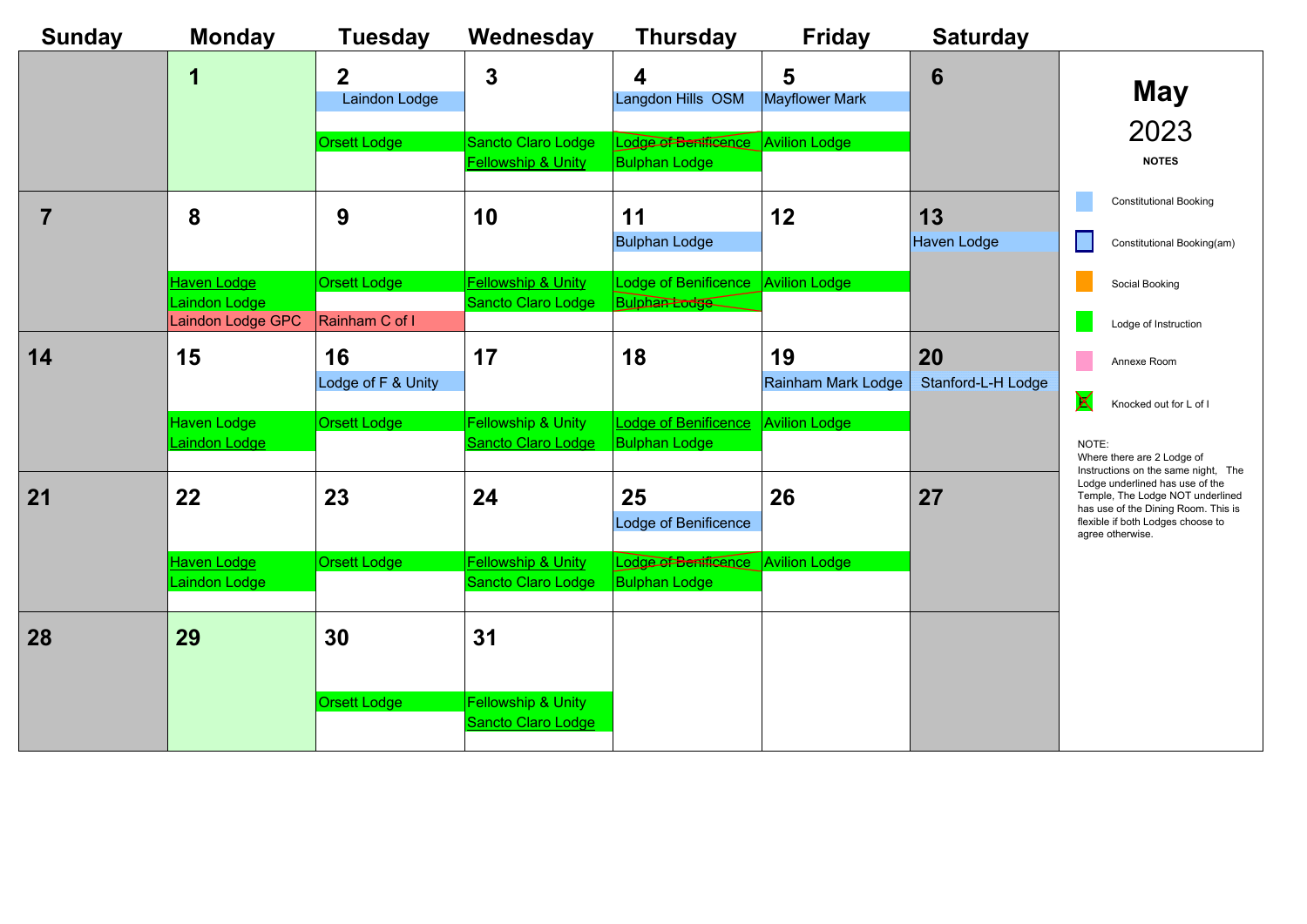| <b>Sunday</b>           | <b>Monday</b>            | <b>Tuesday</b>      | Wednesday                   | <b>Thursday</b>                                              | <b>Friday</b>        | <b>Saturday</b>                          |                                                                                                                                                 |
|-------------------------|--------------------------|---------------------|-----------------------------|--------------------------------------------------------------|----------------------|------------------------------------------|-------------------------------------------------------------------------------------------------------------------------------------------------|
|                         |                          |                     |                             |                                                              | $\boldsymbol{2}$     | <b>Avillon Lodge</b><br>St.Peter OTW RCC | June<br>2023                                                                                                                                    |
|                         |                          |                     |                             | <b>Lodge of Benificence</b><br><b>Bulphan Lodge</b>          | <b>Avilion Lodge</b> |                                          | <b>NOTES</b>                                                                                                                                    |
| $\overline{\mathbf{4}}$ | 5<br><b>Orsett Lodge</b> | $6\phantom{1}6$     | 7                           | 8                                                            | 9                    | 10<br><b>Rainham Lodge</b>               | <b>Constitutional Booking</b><br>Constitutional Booking(am)                                                                                     |
|                         |                          | <b>Orsett Lodge</b> | Sancto Claro Lodge          | Lodge of Benificence<br><b>Bulphan Lodge</b>                 | <b>Avilion Lodge</b> |                                          | Social Booking                                                                                                                                  |
|                         |                          |                     |                             |                                                              |                      |                                          | Lodge of Instruction                                                                                                                            |
| 11                      | 12                       | 13                  | 14<br>Langdon Hills Chapter | 15                                                           | 16                   | 17<br>Rainham Chapter                    | Annexe Room                                                                                                                                     |
|                         |                          | <b>Orsett Lodge</b> | Sancto Claro Lodge          | <b>Lodge of Benificence</b>                                  | <b>Avilion Lodge</b> |                                          | $\bm{\mathsf{X}}$<br>Knocked out for L of I                                                                                                     |
|                         |                          | Rainham C of I      |                             | <b>Bulphan Lodge</b>                                         |                      |                                          | NOTE:<br>Where there are 2 Lodge of<br>Instructions on the same night, The                                                                      |
| 18                      | 19<br>L Hills Conc(RCC)  | <b>20</b>           | 21                          | 22<br>Sancto Claro Lodge                                     | 23                   | 24                                       | Lodge underlined has use of the<br>Temple, The Lodge NOT underlined<br>has use of the Dining Room. This is<br>flexible if both Lodges choose to |
|                         |                          |                     |                             |                                                              |                      | <b>Laindon Lodge Social</b>              | agree otherwise.                                                                                                                                |
|                         |                          | <b>Orsett Lodge</b> | Sancto Claro Lodge          | Lodge of Benificence   Avilion Lodge<br><b>Bulphan Lodge</b> |                      |                                          |                                                                                                                                                 |
| <b>25</b>               | 26                       | 27                  | 28                          | 29                                                           | 30                   |                                          |                                                                                                                                                 |
|                         |                          | <b>Orsett Lodge</b> | Sancto Claro Lodge          | Lodge of Benificence<br><b>Bulphan Lodge</b>                 | <b>Avilion Lodge</b> |                                          |                                                                                                                                                 |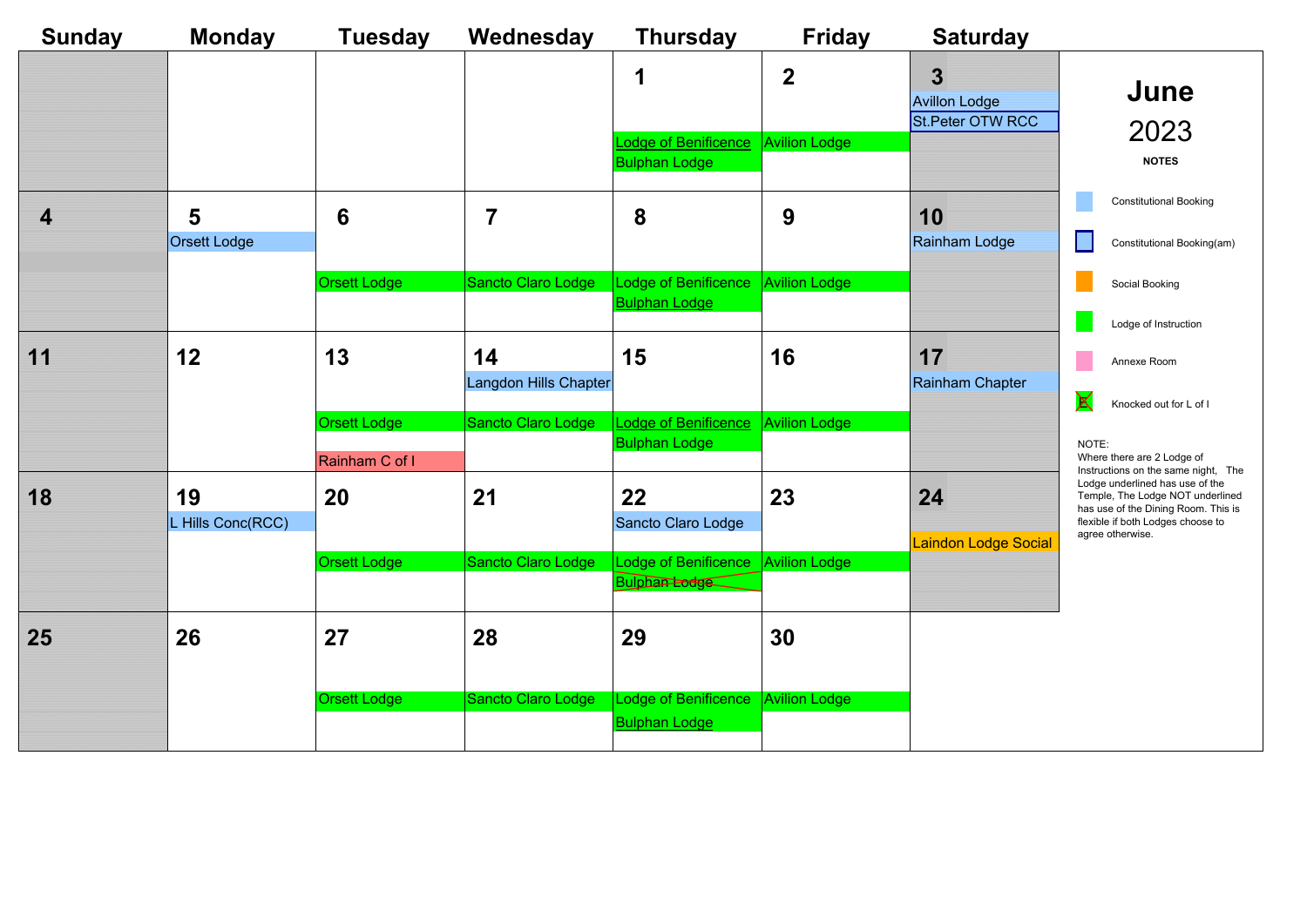![](_page_10_Picture_1.jpeg)

| <b>Sunday</b> | <b>Monday</b> | <b>Tuesday</b>          | Wednesday           | <b>Thursday</b>                              | <b>Friday</b>                 | <b>Saturday</b> |
|---------------|---------------|-------------------------|---------------------|----------------------------------------------|-------------------------------|-----------------|
|               |               |                         |                     |                                              |                               | 1               |
|               |               |                         |                     |                                              |                               |                 |
|               |               |                         |                     |                                              |                               |                 |
|               |               |                         |                     |                                              |                               |                 |
| $\mathbf{2}$  | $\mathbf{3}$  | $\overline{\mathbf{4}}$ | 5                   | $6\phantom{1}6$                              | 7                             | 8               |
|               |               |                         |                     |                                              |                               |                 |
|               |               |                         |                     | Lodge of Benificence<br><b>Bulphan Lodge</b> |                               |                 |
| 9             | 10            | 11                      | 12                  | 13                                           | 14                            | 15              |
|               |               |                         | L Hills Coun (ORSM) |                                              |                               |                 |
|               |               |                         |                     | Lodge of Benificence<br><b>Bulphan Lodge</b> |                               |                 |
|               |               | Rainham C of I          |                     |                                              |                               |                 |
| 16            | 17            | 18                      | 19                  | 20                                           | 21<br>St. Will St. Clair Prec | 22              |
|               |               |                         |                     |                                              |                               |                 |
|               |               |                         |                     | Lodge of Benificence<br><b>Bulphan Lodge</b> |                               |                 |
|               | 24            | 25                      | 26                  |                                              |                               |                 |
| 23            |               |                         |                     | 27                                           | 28                            | 29              |
|               |               |                         |                     | <b>Lodge of Benificence</b>                  |                               |                 |
|               |               |                         |                     | <b>Bulphan Lodge</b>                         |                               |                 |
| 30            | 31            |                         |                     |                                              |                               |                 |
|               |               |                         |                     |                                              |                               |                 |
|               |               |                         |                     |                                              |                               |                 |
|               |               |                         |                     |                                              |                               |                 |